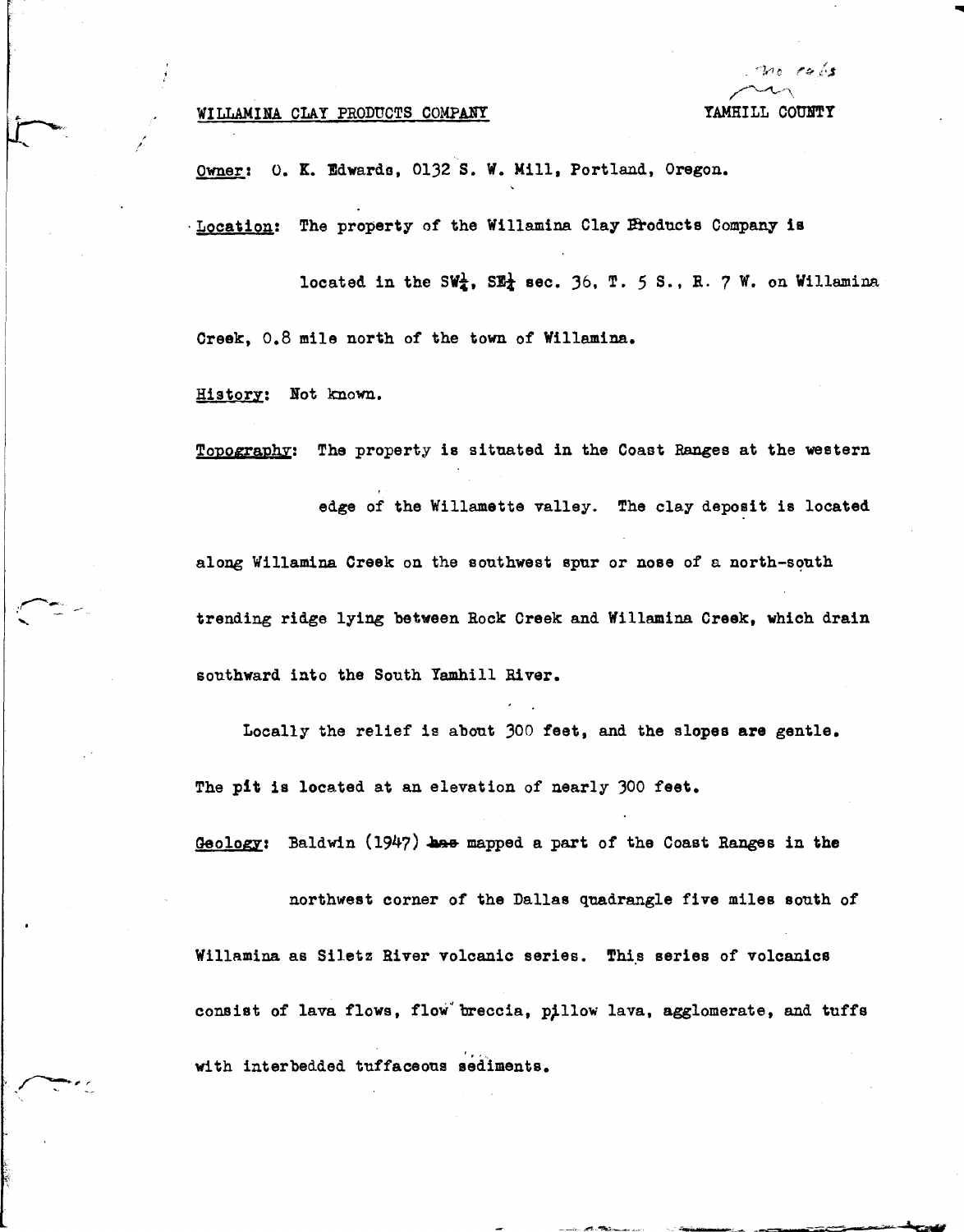Moving eastward from the volcanics the overlying Umpqua-Tyee series, consisting of massive bedded sandstone with limestone lenses in ir.-J the basal part<sup>4</sup> with more argillaceous beds in the upper parts, occur. It is possible that the clays and shales exposed in the Willamina Clay Products Company pit may be a part of the Umpqua-Tyee series. Both the Siletz **River** volcanics and the Umpqua-Tyee series are correlated as middle Eocene strata.

...

According to Wash burne  $(1914)$ , fossils from calcare fous concretions collected from the deep cut of the Pacific Coast **Face** Brick Company, half a mile west of Willamina post office, indicate a probable Oligocene or **lower** Miocene age for the shale or clay shale exposed. However, the fossils were not specifically determinable.

Wilcox (1935) described the Willamina clay deposit as follows:

"The clay deposit and plant of the Willamina Olay Products Co. is located one mile north of Willamina. Clays are obtained with fired colors ranging from a pure white, through the creams and buffs, to a dark brown. The only light-colored face brick in the State is produced at this plant. The unburned colors of the lightfiring clays are white, mottled-gray, gray, and black. The black color is due to the high carbon content. It appears as if these clays were originally all light firing, as the tan and brown color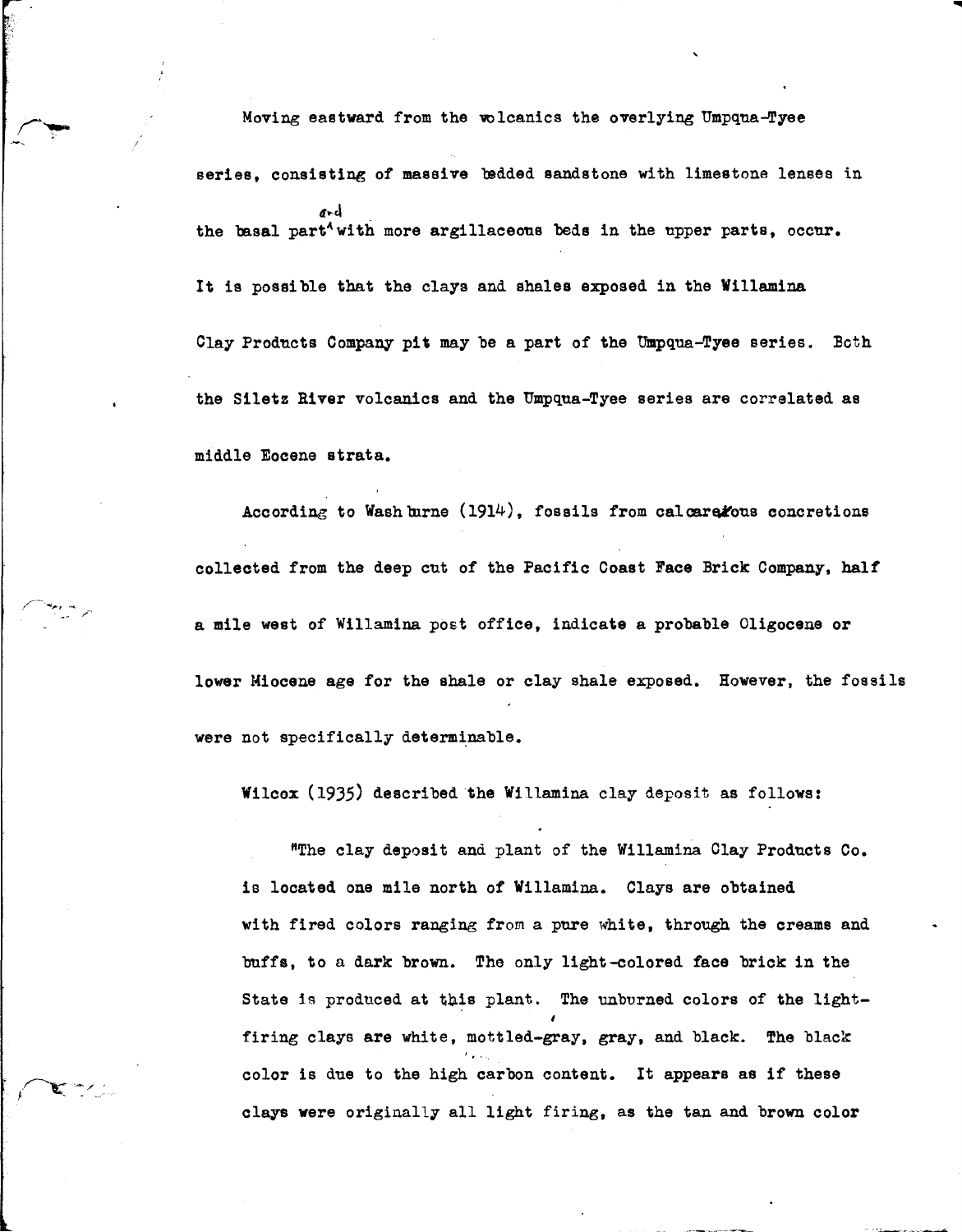is due to the presence in the clay *of* finely disseminated iron pyrite. The white and.gray-colored slays do not carry any appreciable amount of pyrite, and some of the carbonaceous clay also is **free** from pyrite. The heavy pyrite is in carbonaceous clay only, which might indicate that the clay was deposited in water containing iron sulphate and that the sulphate was reduced to sulphide by the organic **material** in the clay. Some *of* the clay carries a small amount *of* limestone in the finely disseminated condition, and there are some places where calcite crystals are of sufficient **size** to canse trouble in the fired ware. Most of the clay from this pit is quite plastic, two different types of clay that occur in the upper part are only slightly plastic and do not break down readily in water. The clay that carries heavy pyrite **has a** fusion at cones 3 to 5; the plastic white-firing clay has a fusion at cones 8 to 9; a slightly less plastic clay has a fusion at cone 12; the hard, slightly plastic black clay has a fusion at cone 16; and a slightly plastic, mottled-gray clay has a cone-26 fusion. The drying shrinkage ranges from 4 to *5* percent and the total fired shrinkage from 9 to 11 percent".

**1111** 

"The light-firing plastic clay is used in making **face** brick and a bond for the nonplastic slightly weathered basalt in making common brick; it is also shipped to Portland and used in the manufacture of stoneware by the Pacific Stoneware Co. The light- and dark-burning clays are used for a bond in a firebrick mix."

"The clay measures in the pit are at least 50 feet thick but have been so mixed by slides that their true relationships are not shown. The underground workings show the beds to have a dip of about 10 degrees to the northeast. The beds are on the east